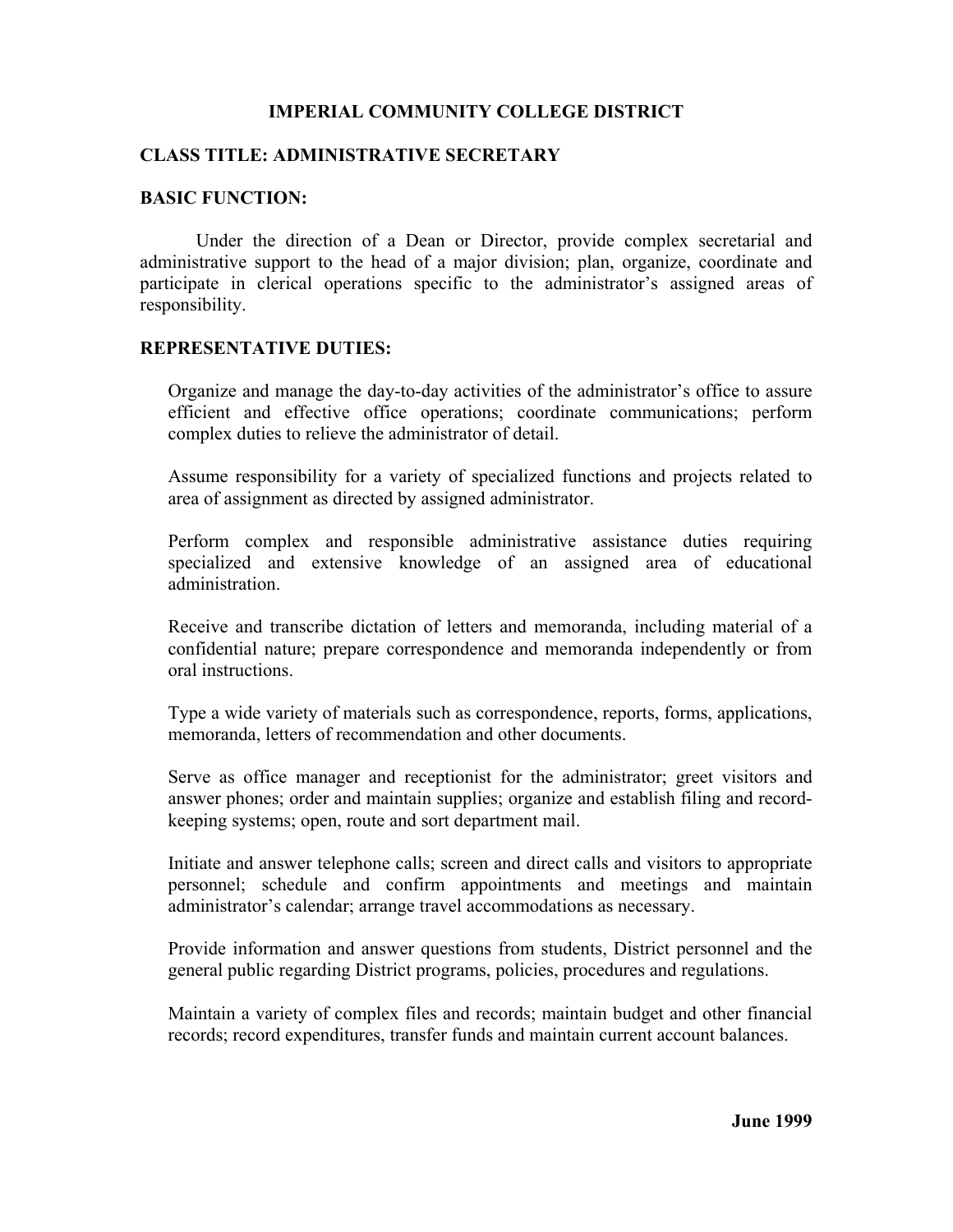# **ADMINISTRATIVE SECRETARY (CONTINUED) PAGE 2**

Make decisions in accordance with laws and regulations and apply them to problem situations; receive and resolve complaints.

Compile information and data for reports and assist in the preparation of statistical and narrative reports; conduct research as required.

Inspect documents, forms, records and other materials for accuracy and completeness; process a variety of forms and documents according to established procedures; assure conformance to established guidelines and standards.

Prepare agenda items for meetings; take and transcribe minutes and distribute to appropriate personnel.

Maintain confidentiality of records and information, including information regarding Board, District, personnel, student or controversial matters.

Compose correspondence independently; determine appropriate format and presentation; develop and revise forms.

Coordinate communication and activities with other District departments and personnel, students, educational institutions, vendors, other outside organizations and the public.

Operate a variety of office equipment including microcomputer, calculator, copy machine, facsimile machine and dictation equipment; input and retrieve computerized data.

Train and provide work direction and guidance to others as assigned; coordinate office workflow to assure the proper and timely completion of work.

Perform related duties as assigned.

## **KNOWLEDGE AND ABILITIES:**

#### KNOWLEDGE OF:

District organization, operations, policies and objectives. Modern office practices, procedures and equipment. Record-keeping techniques. Correct English usage, grammar, spelling, punctuation and vocabulary. Oral and written communication skills. Applicable sections of State Education Code and other applicable laws. Interpersonal skills using tact, patience and courtesy.